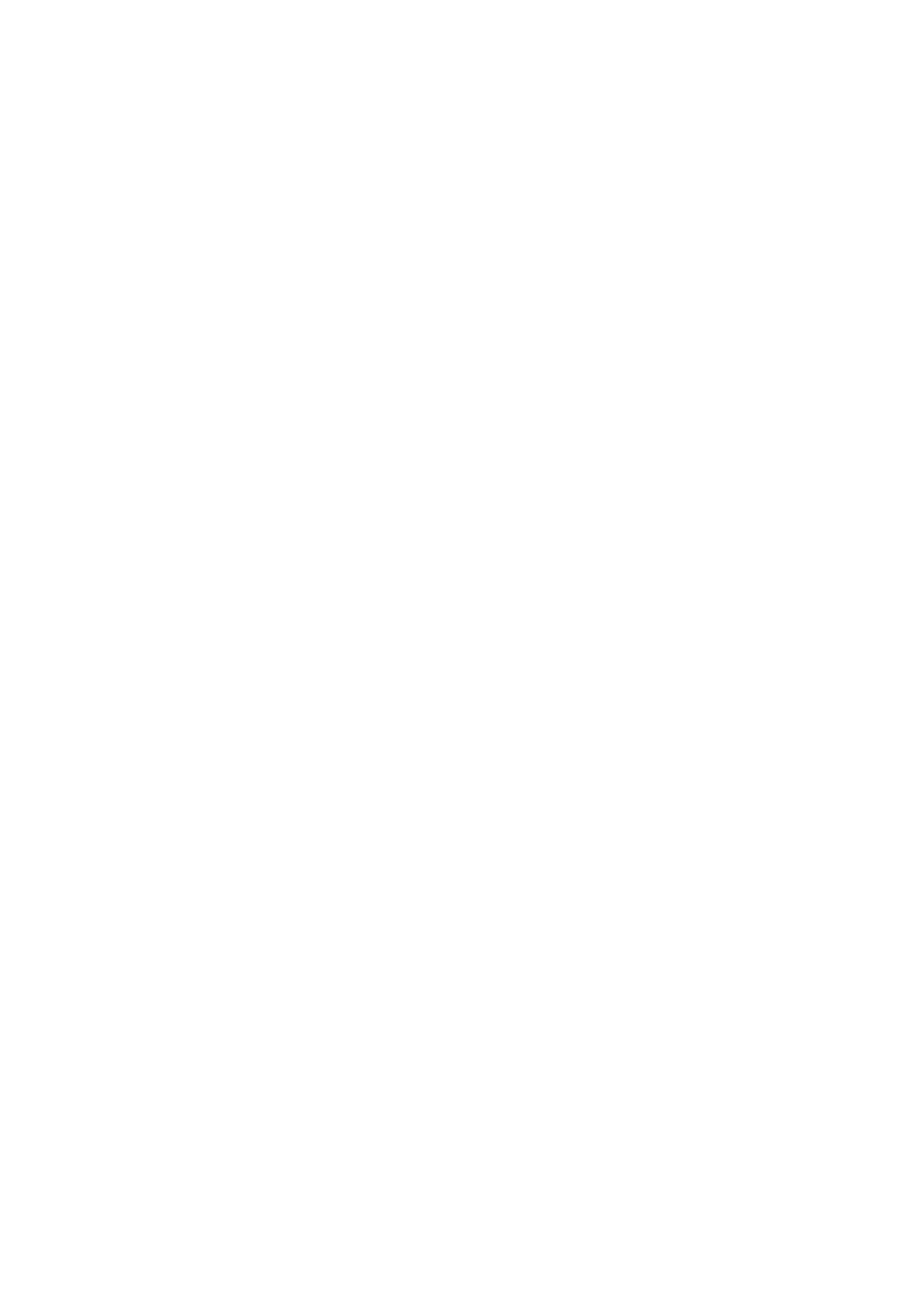## **ÍNDICE**

- [Background](#page-3-0) **2**
- [Summary](#page-3-1) **2**
- [Description of the dataset](#page-3-2) **2**
- [Description of the variables](#page-5-0) **4**
- [Annex](#page-7-0) **6**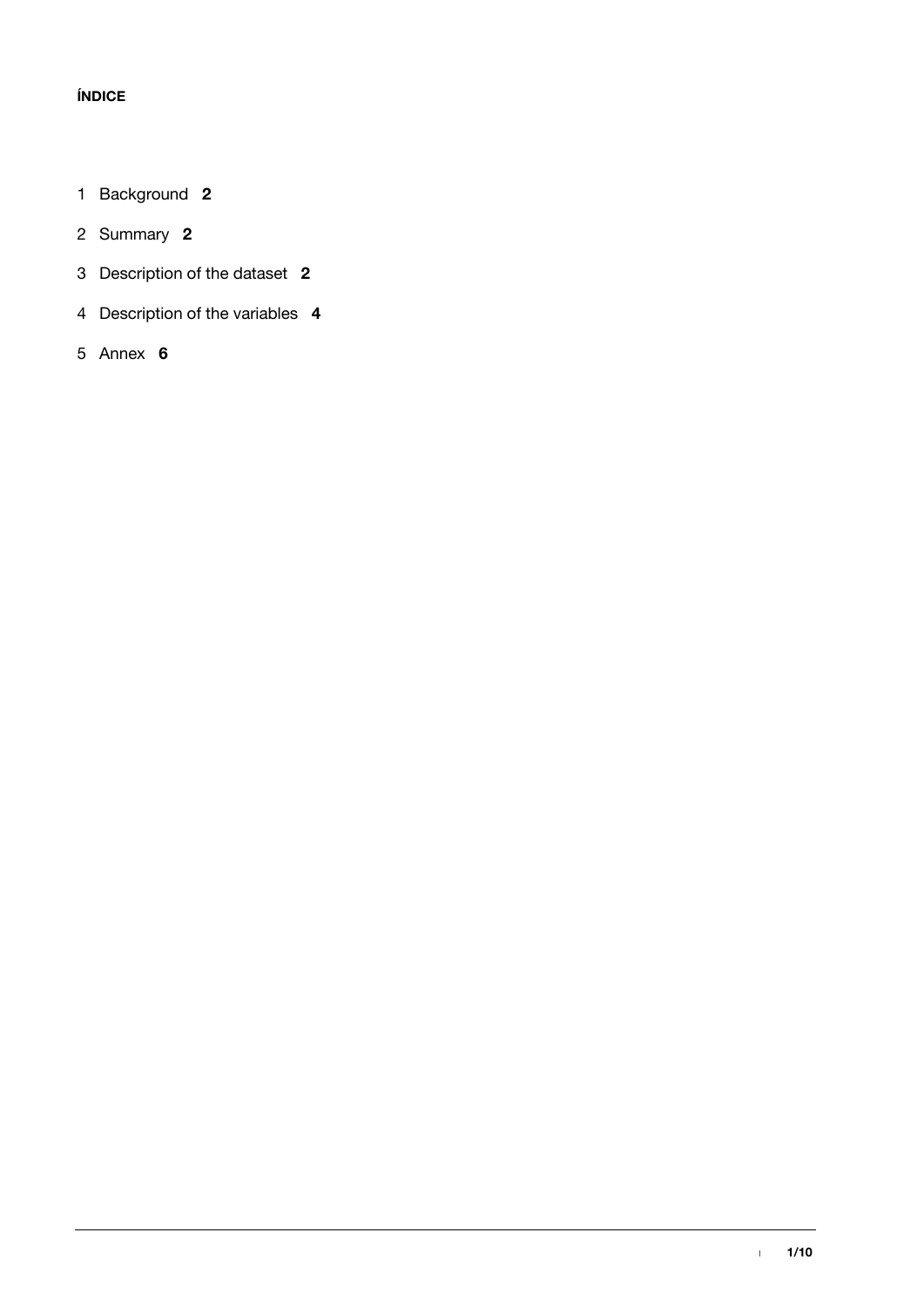## <span id="page-3-0"></span>**1 Background**

The Securities Issues Database (BEV by its Spanish initials) is one of the databases within the Financial Statistics Division of the Statistics Department. Identically named computer software (BEV) is currently used to maintain and support this database. It replaces the previous securities issues software (SDB) developed almost two decades ago and is intended to cater for new reporting needs and requirements.

## <span id="page-3-1"></span>**2 Summary**

The BEV is a security-by-security (granular data) database containing information on issuers and issues of debt securities.

The database is developed and maintained by users from the Securities Market Unit, who are responsible for loading, maintaining and exploiting such information, which is sourced from various primary sources feeding the database.

The database currently has almost 40,000 issues, of which 4,000 are still alive at the end of 2021, issued by Spanish issuers inside and outside Spain. On account of the relevance of its information content and its homogeneity with other databases included in the Banco de España's data laboratory (BELab), it has been considered appropriate to select for dissemination in BELab the information on issues by Spanish issuers inside and outside Spain.

Using the BEV software, through an analytical environment created to such end, reports can be prepared on demand and database consultations can be designed flexibly and swiftly to prepare BELab contributions.

**Keywords issues, issuers, granular data, security-by-security issues, debt** securities, debt, government debt

### <span id="page-3-2"></span>**3 Description of the dataset**

Some of the characteristics of the dataset contained in the BEV are outlined below. *Unit of analysis* ISIN codes / Issues without an ISIN code

| <b>Time horizon</b>                                        | From 2010 onwards                                                                                                                  |
|------------------------------------------------------------|------------------------------------------------------------------------------------------------------------------------------------|
|                                                            |                                                                                                                                    |
| <b>Frequency</b>                                           | Monthly                                                                                                                            |
|                                                            |                                                                                                                                    |
| data<br><b>Frequency</b><br><b>of</b><br>delivery to BELab | Biannual (April and October)                                                                                                       |
|                                                            |                                                                                                                                    |
| Time lag                                                   | 3 months                                                                                                                           |
|                                                            |                                                                                                                                    |
| <b>Review procedure</b>                                    | 24-month periods shall be reviewed biannually (April and October):<br>adding the new 6 months and updating the previous 18 months. |

#### *Timetable*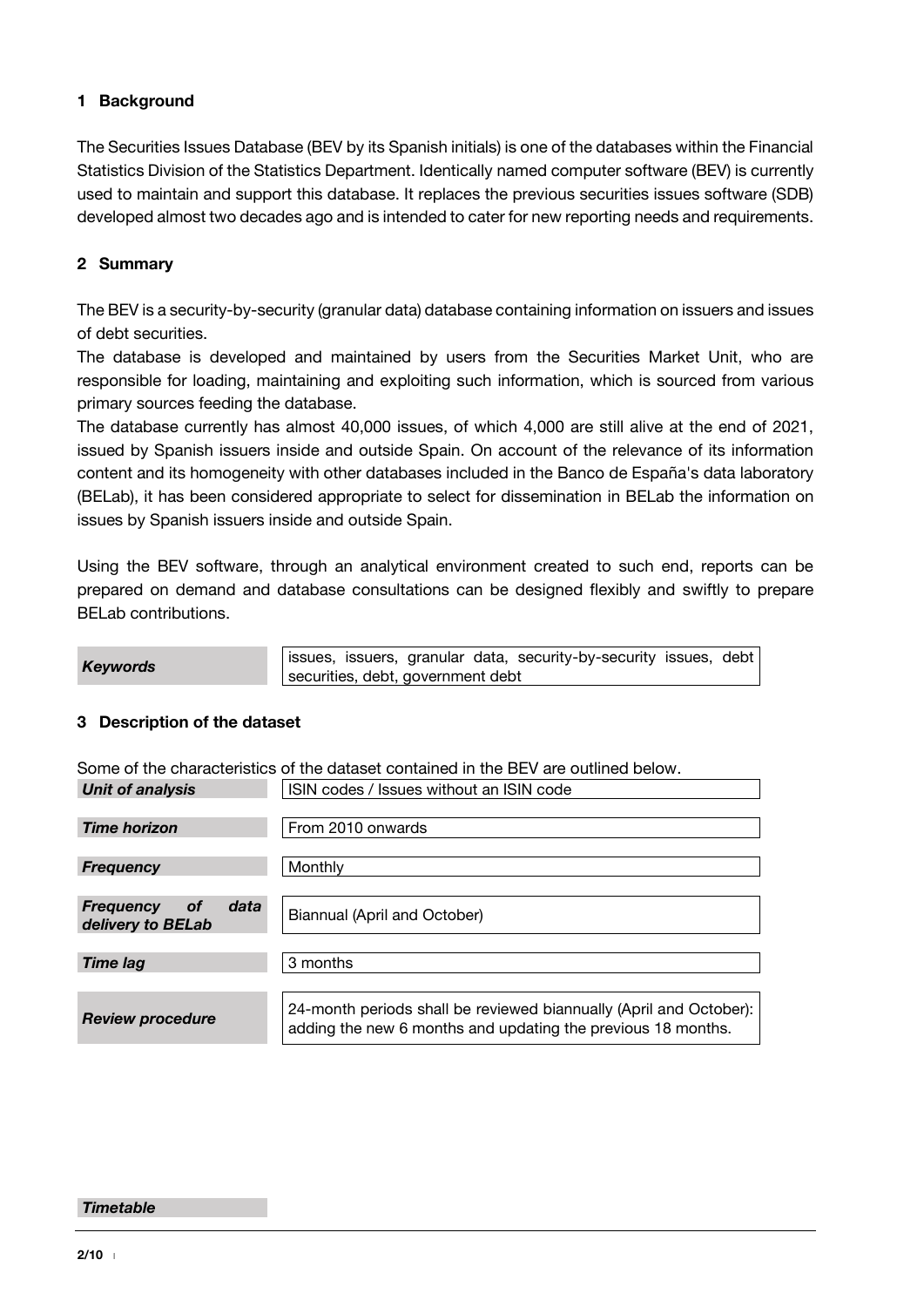| Delivery 1:       | 201001-201812 |
|-------------------|---------------|
| Delivery 2:       | 201901-202009 |
| Review 1: 04/2021 | 201901-202012 |
| Review 2: 10/2021 | 201907-202106 |
| Review 3: 04/2022 | 202001-202112 |
| Review 4: 10/2022 | 202007-202206 |
|                   |               |

| Geographical | area | <b>Issues in Spain by residents</b> |
|--------------|------|-------------------------------------|
| covered      |      | Issues abroad by residents          |

**Universe** Information on issuers and issues of debt securities

### **Issues:**

| Amount issued                                                         |
|-----------------------------------------------------------------------|
| Outstanding amount at the end of the month                            |
| Issue date and maturity date                                          |
| Instrument type                                                       |
| Currency                                                              |
| Information related to coupons (type, frequency, date of first coupon |
| payment, applicable interest rate)                                    |

#### **Issuers:**

| Company name                                                       |
|--------------------------------------------------------------------|
| Internal BEV code                                                  |
| Employer identification number (CIF)                               |
| Sector                                                             |
| Spanish National Classification of Economic Activities (CNAE) code |
| RIAD code                                                          |
| LEI                                                                |
| Super-issuer code                                                  |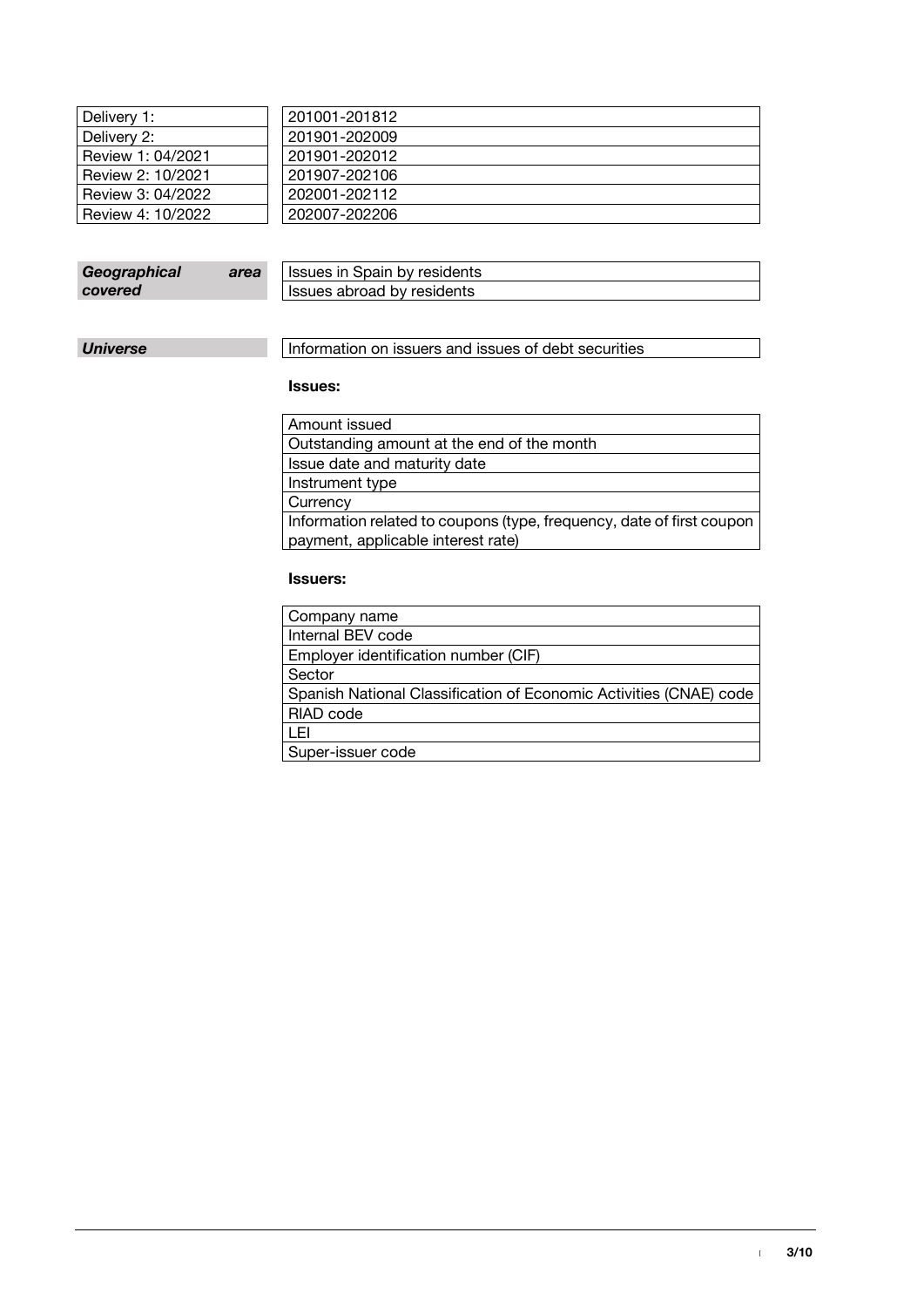## **4 Description of the variables**

### <span id="page-5-0"></span>**Nomenclature IT nomenclature Description**

Issuers:

*Identification attributes:*

| <b>Issuer</b><br>Descriptor | <b>DESC LARGO</b> | Issuer's full name                                                                                                                                                                                                                                                  |
|-----------------------------|-------------------|---------------------------------------------------------------------------------------------------------------------------------------------------------------------------------------------------------------------------------------------------------------------|
| Issuer's CIF                | COD CIF           | Issuer's CIF                                                                                                                                                                                                                                                        |
| Issuer's LEI                | COD LEI           | The legal entity identifier (LEI) is a global and unique<br>code based on international standard ISO 17442. It is<br>used to identify the legal entities relevant to any<br>financial transaction and to comply with reporting<br>requirements in financial markets |

*Other* 

*attributes:*

|  | Issuer's ESA  <br>  2010 sector |  | $\mid$ COD_SECTOR_2010 $\mid$ 1ssuer's sector according to ESA 2010 classification |
|--|---------------------------------|--|------------------------------------------------------------------------------------|
|--|---------------------------------|--|------------------------------------------------------------------------------------|

Issues:

#### *Identification attributes:*

| Issue's ISIN code | <b>COD ISIN</b> | International Securities Identification Number<br>(ISIN). Implemented by international standard<br>ISO 6166 to identify transferable securities. It is<br>a code that unambiguously identifies a<br>transferable security globally. It is widely used in<br>all international financial markets, which have<br>incorporated it into their settlement and custody<br>processes. The standard establishes that the<br>national numbering agencies (NNAs) are<br>responsible for assigning an ISIN code to the<br>securities issued in their respective countries.<br>Three of these NNAs (Germany, the USA and<br>Switzerland) act as substitute NNAs to assign<br>codes to securities from countries that do not<br>yet have their own NNA. The ISIN code consists<br>of 12 alphanumeric characters as follows: |
|-------------------|-----------------|----------------------------------------------------------------------------------------------------------------------------------------------------------------------------------------------------------------------------------------------------------------------------------------------------------------------------------------------------------------------------------------------------------------------------------------------------------------------------------------------------------------------------------------------------------------------------------------------------------------------------------------------------------------------------------------------------------------------------------------------------------------------------------------------------------------|
|                   |                 | The first two characters are taken up by the<br>alpha-2 country code, as issued in accordance<br>with international standard ISO 3166, of the<br>ISIN-allocating NNA or of the country of the<br>security issuer, depending on whether it is debt,<br>equity, warrants, etc., in accordance with<br>6166.<br><b>ISO</b><br>international<br>standard<br>The next nine characters are taken up by the<br>local numbering code of the security concerned.<br>Its structure and size are established by each<br>country's NNA (for Spanish securities, in<br>accordance with CNMV Technical Standard<br>1/2010<br>of<br>28<br>2010).<br>July                                                                                                                                                                      |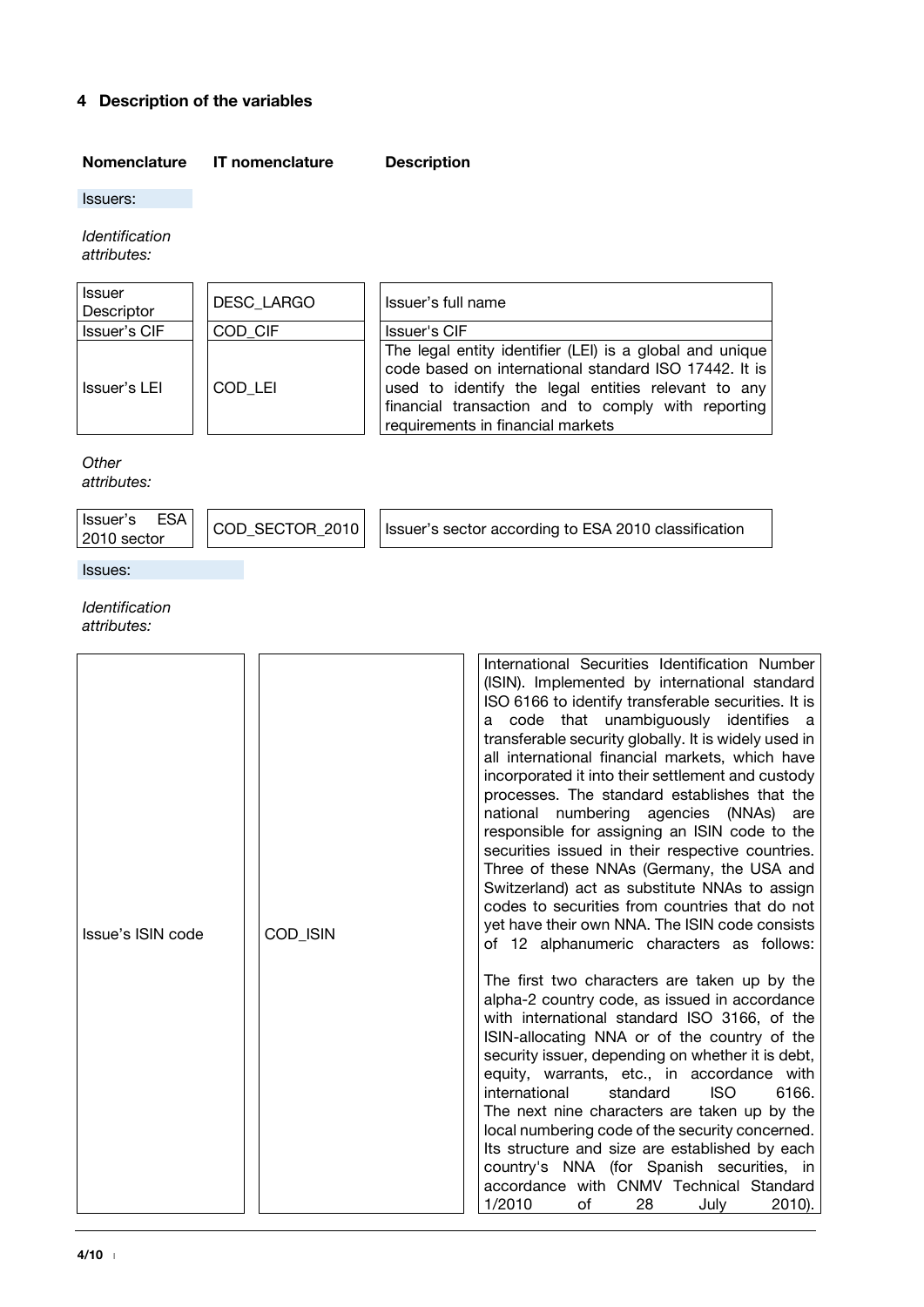|                                   |                           | The<br>final<br>character is a check<br>digit.<br>There are many issues for which the check digit<br>is unavailable. An indeterminate value is used<br>instead. |
|-----------------------------------|---------------------------|-----------------------------------------------------------------------------------------------------------------------------------------------------------------|
| the<br>Description<br>of<br>issue | <b>DESC EMISION</b>       | Description of the issue                                                                                                                                        |
| Sub-instrument of the<br>issue    | <b>COD SUBINSTRUMENTO</b> | Sub-instrument of the issue                                                                                                                                     |

### *Other attributes:*

| Currency                                  | COD_MONEDA             | Implemented by international standard ISO<br>4217 in order to define three-letter codes for all<br>international currencies                                                                                                                                            |
|-------------------------------------------|------------------------|------------------------------------------------------------------------------------------------------------------------------------------------------------------------------------------------------------------------------------------------------------------------|
| Guarantee                                 | COD_GARANTIA           | Type of guarantee                                                                                                                                                                                                                                                      |
| Domestic/international<br>issue indicator | IND_EMIS_EXT           | Domestic/international<br>indicator:<br>issue<br>"በ"<br>Spain:<br>in l<br><b>Issues</b><br>Issues abroad by residents: "1"                                                                                                                                             |
| Instrument issued                         | COD_INSTRUMENTO        | Detailed type of security, or it shall be a valid<br>security from the dimension<br>table<br>for<br><b>INSTRUMENT (Primary Asset Classification)</b>                                                                                                                   |
| ESA 2010 instrument                       | COD_INSTR_2010         | Instrument as classified by ESA 2010                                                                                                                                                                                                                                   |
| Market code                               | COD MERCADO            | Market for the debt issue                                                                                                                                                                                                                                              |
| Original maturity                         | COD_PLAZO              | automatically<br>Unmodifiable, calculated<br>C<br>Short<br>term<br>$L - Long term$                                                                                                                                                                                     |
| Collateral                                | COD_COLATERAL          | Variable denoting the collateral                                                                                                                                                                                                                                       |
| Securitisation                            | COD_TITULIZACION       | Type of securitised asset                                                                                                                                                                                                                                              |
| Convertible                               | <b>COD CONVERTIBLE</b> | Convertible option                                                                                                                                                                                                                                                     |
| <b>Observations</b>                       | TXT COMENTARIOS        | Observations. Free text                                                                                                                                                                                                                                                |
| Sources                                   | <b>TXT FUENTES</b>     | Source. Free text                                                                                                                                                                                                                                                      |
| Sustainability                            | COD_NATURALEZA_SOST    | Sustainable (or not) nature of the issue:<br><b>BSC: Social bonds</b><br><b>BSS: Sustainable bonds</b><br><b>BVE: Green bonds</b><br>BVI: sustainability-linked bonds<br>Not applicable (as it is not a social, sustainable,<br>green or sustainability-linked issue). |

*Coupon attributes:*

| Coupon type                     | COD TIPO CUPON  | Coupon type                  |
|---------------------------------|-----------------|------------------------------|
| Coupon frequency                | COD FREC CUPON  | Coupon frequency             |
| Coupon rate                     | HC TIPO INTERES | Interest rate                |
| Date of first coupon<br>payment | FC PAGO P CUPON | Date of first coupon payment |

**DATES**